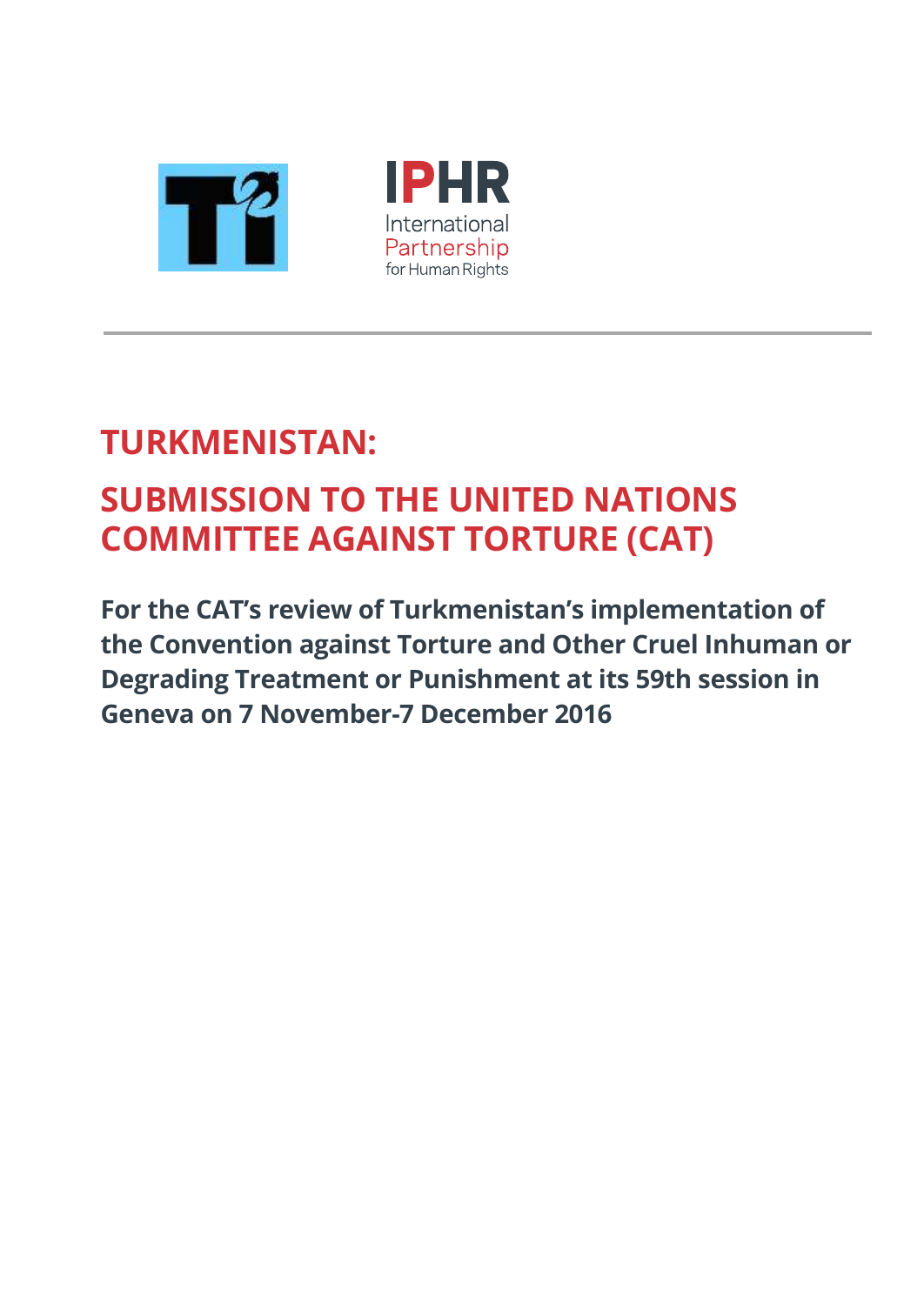This document has been prepared as a submission to the United Nations Committee against Torture (CAT) for its review of the second period report submitted by Turkmenistan under the Convention against Torture and Other Cruel Inhuman or Degrading Treatment or Punishment. The review will take place at the CAT's 59<sup>th</sup> session in Geneva on 7 November-7 December 2016.

The submission has been jointly prepared by Turkmen Initiative for Human Rights (TIHR) and International Partnership for Human Rights (IPHR). It does not constitute a comprehensive review of Turkmenistan's implementation of the provisions of the Convention against Torture and Other Cruel Inhuman or Degrading Treatment or Punishment (hereafter the Convention against Torture), but focuses on a number of key issues of concern to TIHR and IPHR. Particular emphasis is placed on follow-up on concerns and recommendations included in the concluding observations adopted by the CAT following its review of Turkmenistan in May 2011.

The submission is based on information obtained by TIHR through its monitoring of developments in Turkmenistan with the help of an in-country network of activists, as well as analyses of national legal instruments and other relevant information about the situation in the country that is accessible in spite of the serious restrictions imposed by Turkmenistani authorities in this respect.

Turkmen Initiative for Human Rights (TIHR) is the successor organisation of the Helsinki Group of Turkmenistan and was registered as an independent association in Vienna in November 2004. Through a network of local experts and activists inside Turkmenistan, TIHR monitors and reports on the human rights situation in this country. It also disseminates independent news, comments and analysis from and about Turkmenistan.

Turkmen Initiative for Human Rights Vienna, Austria Tel.: +43-699-1 944 13 27 Email: turkmen.initiative@gmail.com Website: [http://www.chrono-tm.org](http://www.chrono-tm.org/)

International Partnership for Human Rights (IPHR) is an independent, non-governmental organization founded in 2008. Based in Brussels, IPHR works closely together with civil society groups from different countries to raise human rights concerns at the international level and promote respect for the rights of vulnerable communities in repressive environments. IPHR has special consultative status with the UN Economic and Social Council.

International Partnership for Human Rights Brussels, Belgium Tel.: +32 (0) 2 880 03 99 Email: IPHR@IPHRonline.org Website: [http://www.IPHRonline.org](http://www.iphronline.org/)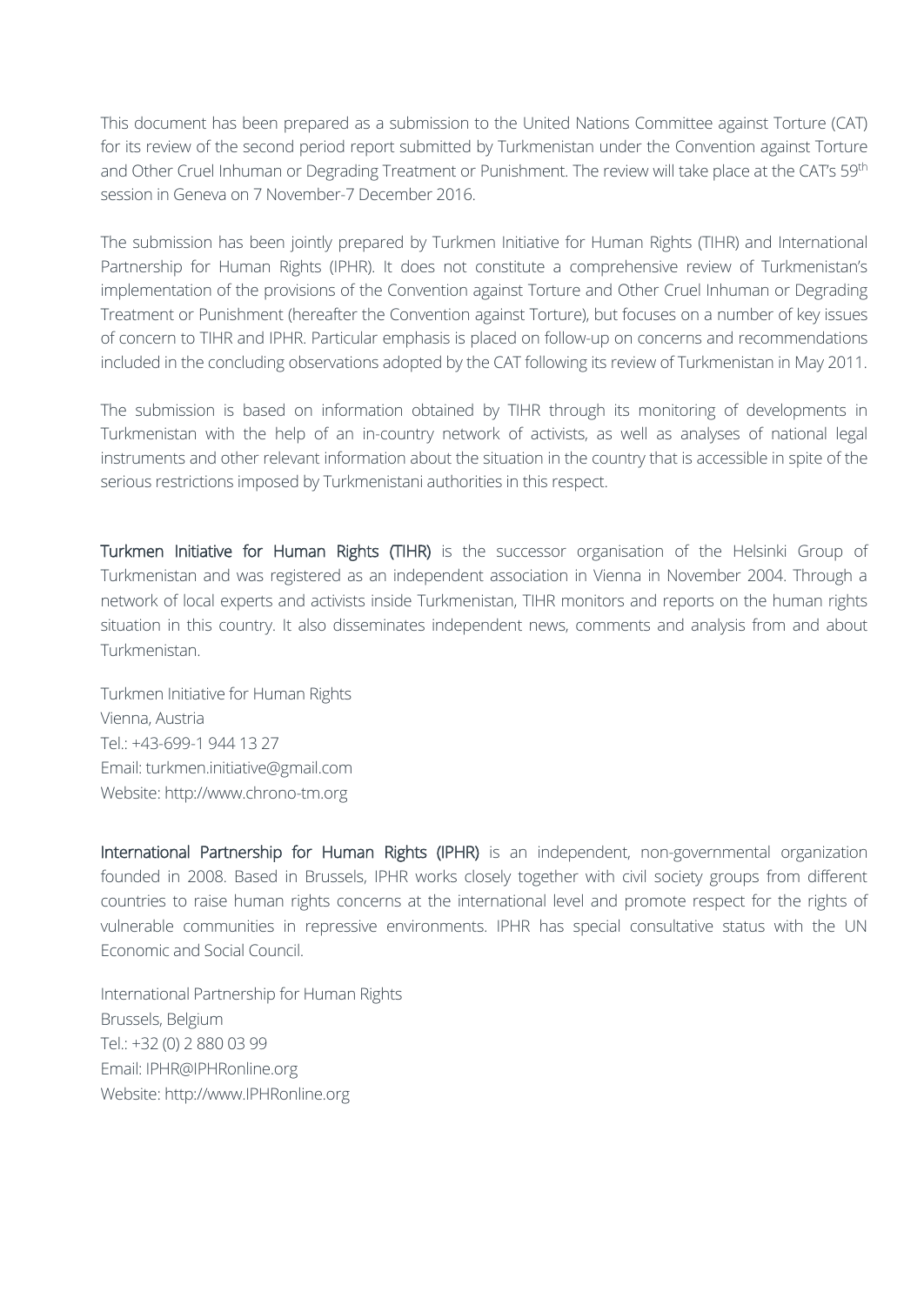# **Contents**

| 5. Independence of the judiciary, the right to a fair trial and the prohibition of enforced |  |
|---------------------------------------------------------------------------------------------|--|
|                                                                                             |  |
|                                                                                             |  |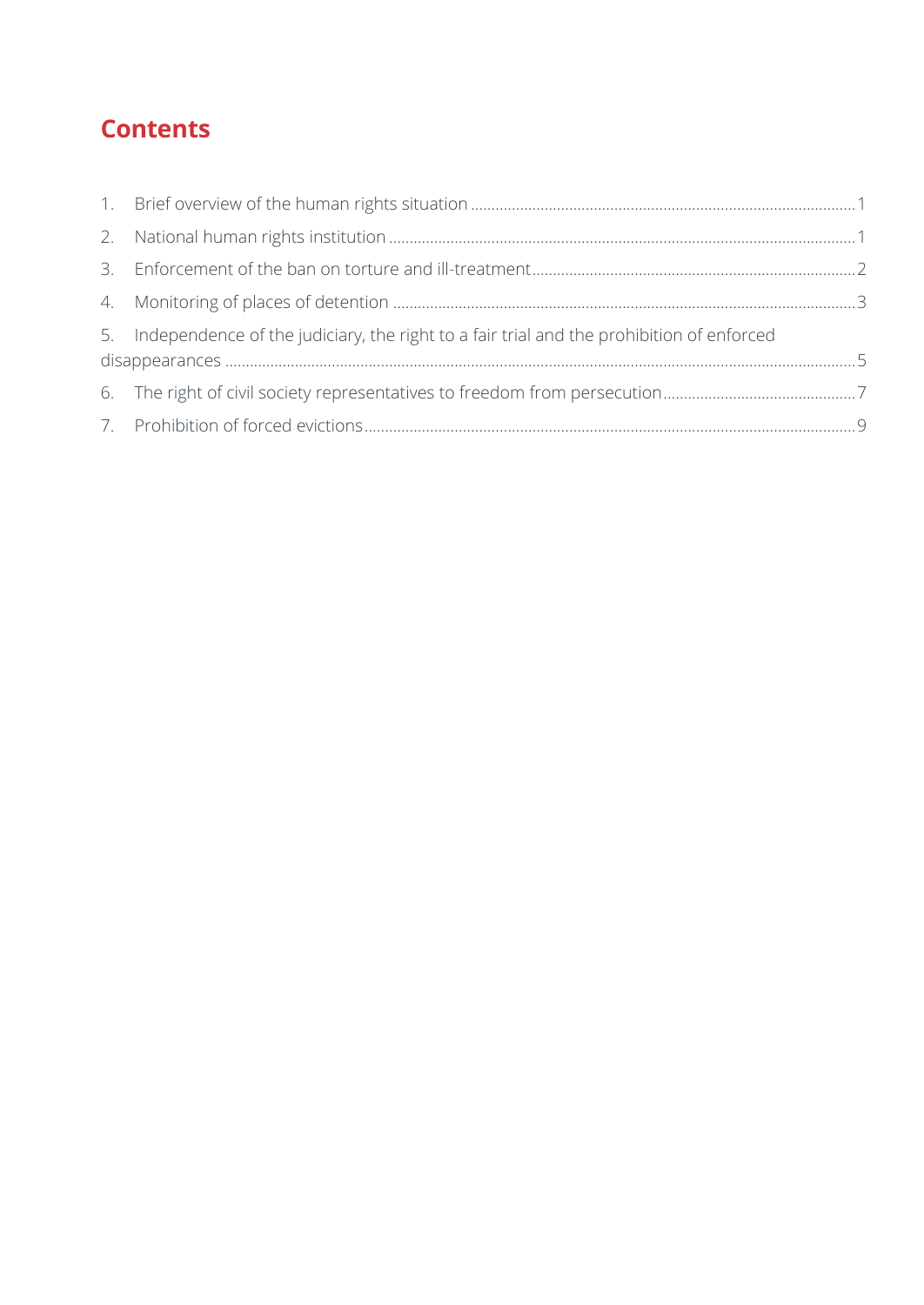### <span id="page-3-0"></span>**1. Brief overview of the human rights situation**

1.1. Five years after the CAT reviewed the first periodic report submitted by Turkmenistan under the Convention against Torture, Turkmenistan remains one of the most closed countries in the world, where fundamental rights and freedoms are systematically violated.

1.2. For the stated purpose of improving compliance with international human rights standards, the Turkmenistani authorities recently adopted a first-ever National Human Rights Action Plan, which sets out tasks to be implemented by different-level authorities, public organizations and state media in the 2016-2020 period. The authorities have also carried out a constitutional reform, resulting in the adoption of a new Constitution in September 2016 and brought into effect a series of new legislation. However, while these steps have resulted in certain improvements at the regulatory level, they have not resulted in any significant improvements in practice.

1.3. As previously, the constitutional principle of separation of powers is not enforced in Turkmenistan, and the presidential administration controls all branches of power. The new Constitution will enable current President Gurbanguly Berdymukhamedov to remain in office for life and the personality cult surrounding him is increasingly promoted. There are no opposition political parties and independent human rights NGOs cannot operate openly in the country. Media is tightly controlled by the government and access to foreign sources of information is restricted. Journalists working with foreign media, civil society activists and others who publicly criticize the government, as well as their family members face a serious risk of persecution, including arrest and imprisonment following unfair trials. There is currently no independent oversight of detention facilities and prisons, and independent international human rights monitors have continued to be denied access to the country. Although torture has been criminalized, the authorities have failed to take effective measures to combat torture and ill-treatment in practice, as well as to disclose information about dozens of individuals who have disappeared in prison. It is also of serious concern that forced evictions have continued to be carried out without due legal safeguards.

### <span id="page-3-1"></span>**2. National human rights institution**

2.1. Following its previous review of Turkmenistan's implementation of the Convention against Torture, the CAT recommended the Turkmenistani State party to establish an independent national human rights institution, in accordance with the Paris Principles (par. 12 of the concluding observations<sup>1</sup>).

2.2. The new Constitution adopted in Turkmenistan in September 2016<sup>2</sup> states that the country's parliament will elect a Human Rights Commissioner on the basis of the president's proposal (article 81, par. 8). In its comments on the draft Constitution<sup>3</sup>, the OSCE Office for Democratic Institutions and Human Rights (ODIHR) noted that the introduction of a first-ever national human rights institution in Turkmenistan is an important first step toward addressing recommendations made by international human rights bodies in this respect (par. 115 of the ODIHR's comments). However, the ODIHR also pointed out that the draft Constitution did not elaborate on the institutional status and competence assigned to the new entity and did not provide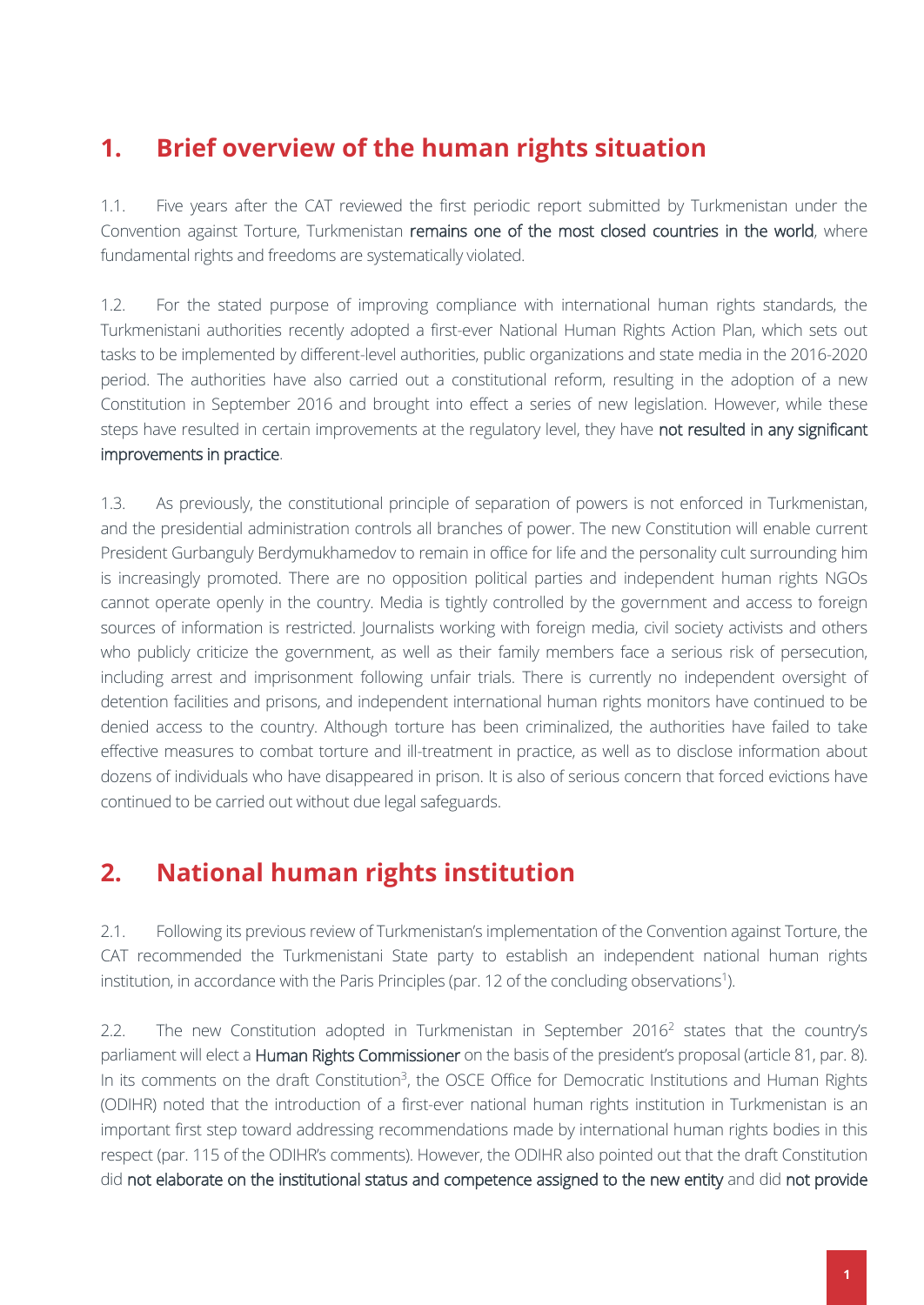the required safeguards to guarantee its institutional independence in line with the Paris Principles (par. 116). It recommended that the Constitution be revised to specify the institution's role, functions, powers, funding and lines of accountability, as well as the appointment mechanism for, and terms of office of the Commissioner (par. 118). These recommendations were not addressed prior to the adoption of the Constitution.

#### Recommendations

- 2.3. The Turkmenistani authorities should be requested to:
	- Regulate in detail the status and competence of the new Human Rights Commissioner institution and guarantee its independence in line with the Paris Principles.

### <span id="page-4-0"></span>**3. Enforcement of the ban on torture and ill-treatment**

3.1. In its 2011 concluding observations on Turkmenistan, the CAT expressed concern that the country's Constitution appears to allow for suspending the absolute ban on torture during a state of emergency or martial law (par. 8-9).

3.2. Turkmenistan's new Constitution adopted in September 2016 prohibits torture and ill-treatment (article 33). However, similarly to the previous Constitution, it also contains a provision (article 65) that allows for suspending the rights and freedoms of citizens "during a state of emergency or martial law in a manner and within the limits established by the Constitution and laws." In spite of the previous recommendation made by the CAT, as well as a recommendation made by the ODIHR when reviewing the draft Constitution (par. 144 of the ODIHR's comments on the draft Constitution), this provision does not spell out that nonderogable rights such as the prohibition on torture and ill-treatment may not be suspended under any circumstances.

3.3. In its 2011 concluding observations on Turkmenistan, the CAT also criticized the lack in domestic law of the crime of torture as defined in article 1 of the Convention (par. 8) and said that it was "deeply concerned that allegations of torture and ill-treatment by State officers are seldom investigated and prosecuted, and that there appears to be a climate of impunity (…)" (par. 11).

3.4. In August 2012, Turkmenistan's Criminal Code was amended to incorporate an article criminalizing "torture" (article 182-1).<sup>4</sup> This article provides for a definition of torture on the basis of article 1 of the Convention, which had previously been lacking. It establishes penalties of three to eight years in prison for the use of torture, and of up to 15 years in prison in aggravated circumstances. The adoption of this amendment was a welcome development. However, we are seriously concerned about the apparent failure of the Turkmenistani authorities to apply this new article and ensure that cases of torture are duly investigated and prosecuted under it. In its report to the CAT<sup>5</sup>, the Turkmenistani State party claims that it has taken "effective measures for the prevention of acts of torture and cruel treatment throughout the national territory" (par. 24) but it also states that no cases involving torture offences have been examined by the courts since the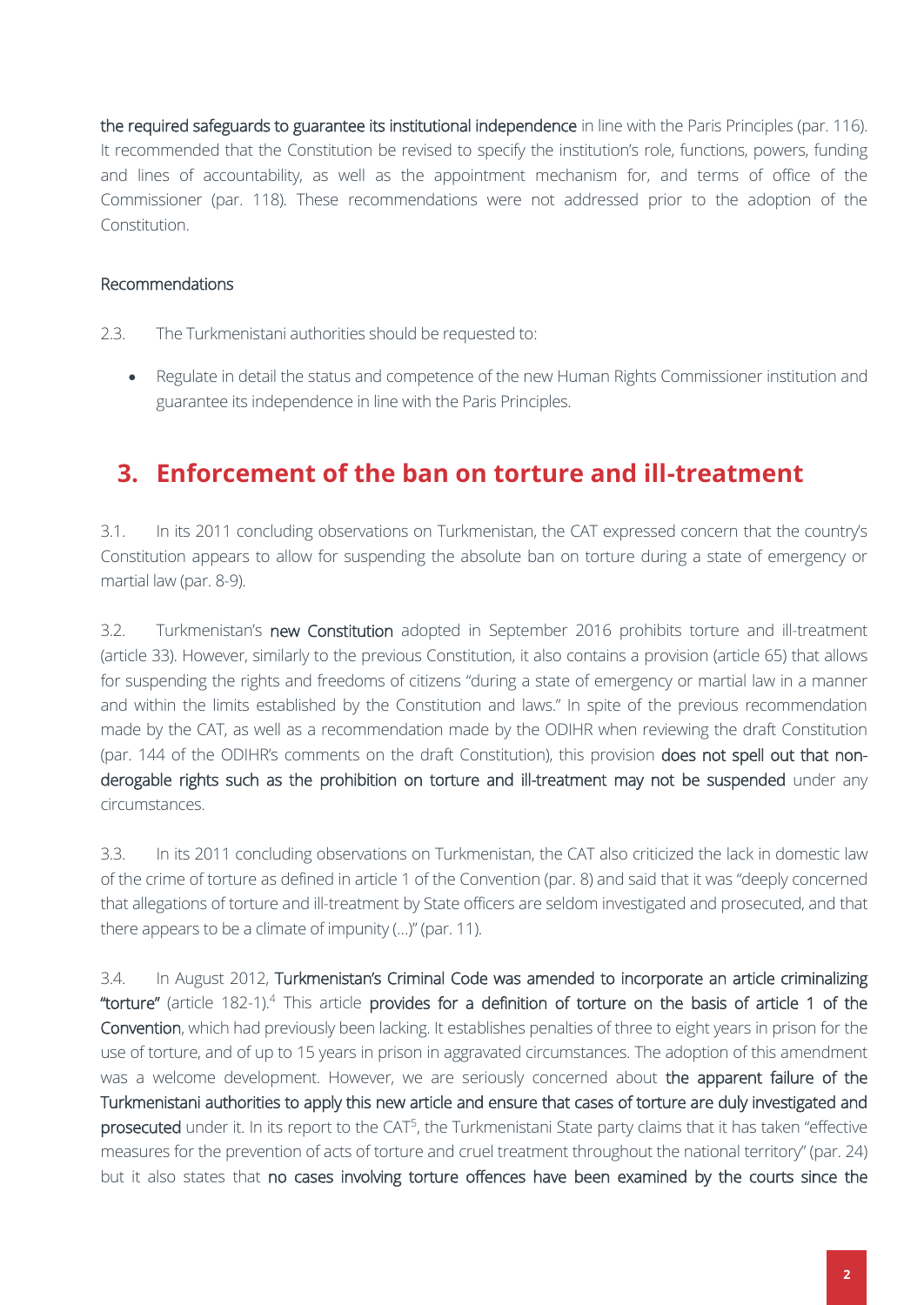adoption of the new Criminal Code provision (par. 25). In view of persistent allegations of the widespread use of torture in Turkmenistan, this statement raises serious questions about the commitment of the Turkmenistani authorities to undertake prompt, thorough and impartial investigations into allegations of torture or ill-treatment and ensure that the new Criminal Code provision also results in progress on the fight against torture in practice.

#### Recommendations

3.5. The Turkmenistani authorities should be requested to:

- As previously called for by the CAT, ensure that the absolute prohibition against torture is nonderogable under national law.
- Ensure that the new Criminal Code provision on torture is applied in practice and, in accordance with the previous recommendations of the CAT, establish an independent and effective mechanism to undertake prompt, thorough and impartial investigations into allegations of torture or ill-treatment by police and other public officials and to punish offenders.

### <span id="page-5-0"></span>**4. Monitoring of places of detention**

4.1. In its concluding observations on Turkmenistan adopted in 2011, the CAT called on the Turkmenistani State party to establish a national system for independent, effective and regular monitoring of all places of detention without prior notice. The Committee also called on the State party to grant independent governmental and non-government organizations, in particular the International Committee of the Red Cross (ICRC) access to all detention facilities in the country (par. 14).

4.2. Among the tasks set out in Turkmenistan's National Human Rights Action Plan for 2016-2020 is to "continue the dialogue with relevant authorities in order to establish a system of independent, effective and regular monitoring and inspection of all detention facilities without prior notice" and to "carry out monitoring of detention facilities and publish the results of conducted investigations" (section 2, par. 19 and 20).

4.3. Currently there is no independent and effective national mechanism for monitoring detention facilities in Turkmenistan. In its report to the CAT, the Turkmenistani State party states that monitoring commissions have been established under a 2010 presidential decree to supervise the compliance with relevant legislation in penitentiary facilities, as well as respect of the rights of prisoners (par. 127). According to the information provided, these commissions are made up of representatives of law enforcement bodies, the parliament, the Democratic Party of Turkmenistan, the Turkmenistan Trade Union, the Women's Union of Turkmenistan, and the Magtymguly Youth Organization (par. 129). While we have no further information about the activities of these commissions, it is clear that they do not constitute independent bodies given that they are made up of representatives of the authorities, the presidential party and state-controlled public associations. There are also serious doubts that they can carry out their mandate in any effective way in the current climate where anyone who criticizes government policies, including officials risk persecution.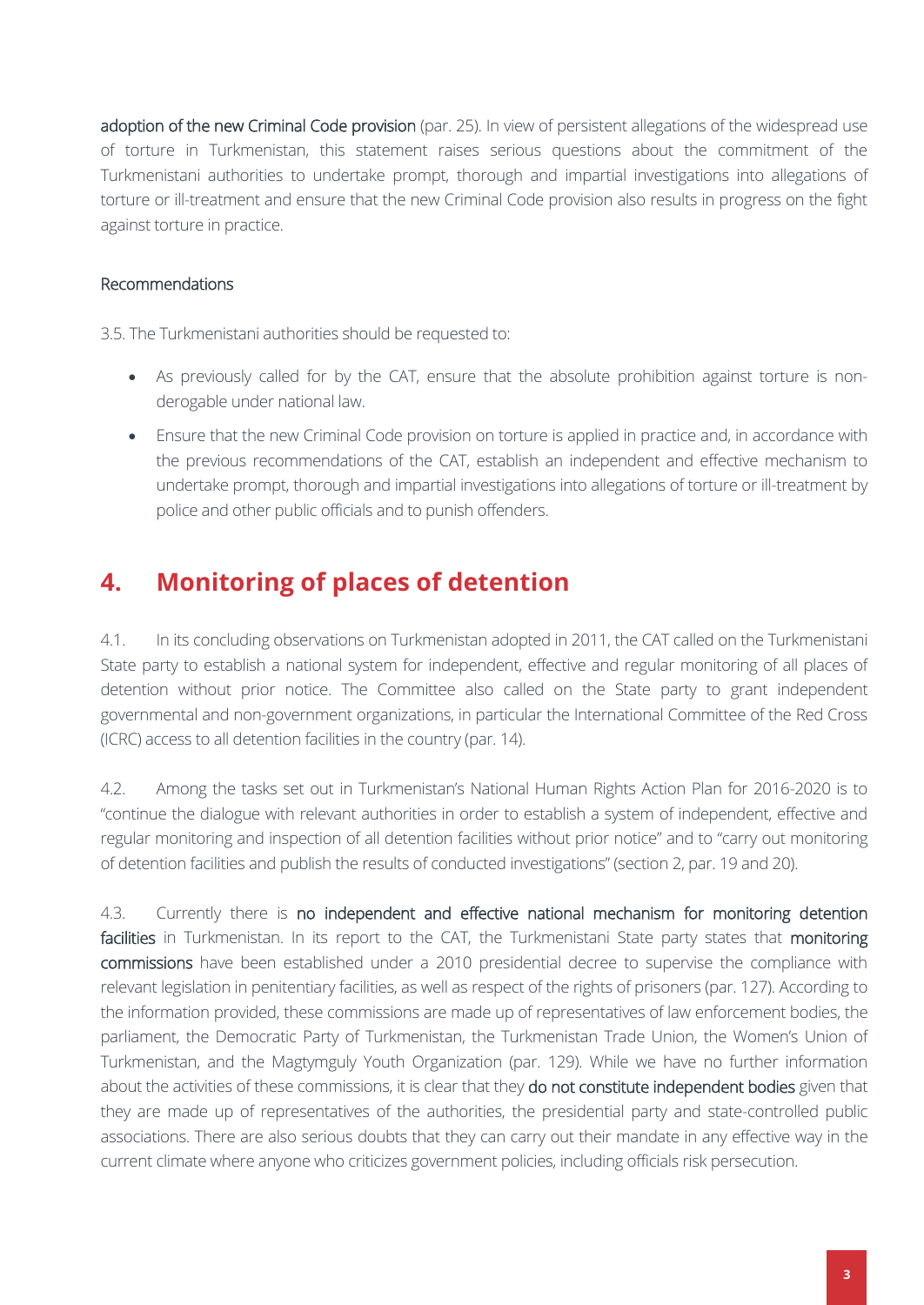4.4. The Turkmenistani government has not ratified the Optional Protocol to the Convention against Torture and proceeded to establish an independent national preventive mechanism under this protocol, in spite of the CAT's 2011 recommendation to this end (par. 12) and the commitment made by the Turkmenistani government in connection with the Universal Periodic Review (UPR) of Turkmenistan in 2013.<sup>6</sup>

4.5. In its report to the CAT, the Turkmenistani State party notes that it has organized a number of visits for ICRC representatives to prison facilities (par. 132-134). However, to our knowledge and as described by the State party, these visits have only been aimed at familiarizing ICRC delegates with selected detention facilities and sites without any opportunities for proper monitoring. The ICRC has yet to be granted unhindered access to the country's detention facilities, which would enable it to conduct thorough monitoring in correspondence with its basic conditions, including through private discussions with detainees of its choice and repeat visits as often as deemed necessary.

4.6. At a press conference held during a Berlin visit by Turkmenistan's President Berdymukhamedov in August 2016, German Chancellor Angela Merkel stated that the two parties had discussed opportunities for foreign diplomats to visit prisons in Turkmenistan.<sup>7</sup> Such visits would be most welcome and important but they cannot replace monitoring by international monitoring bodies such as the ICRC through unhindered access to detention facilities.

4.7. In its 2011 concluding observations, the CAT also called on the State party to allow visits by UN special procedures that have requested to visit the country, in particular the Special Rapporteur on torture and the Working Group on Arbitrary Detention, in conformity with the terms of reference for fact-finding missions by special rapporteurs and representatives (par. 14).

4.8. Turkmenistan's National Human Rights Action Plan for 2016-2020 sets out that invitations for UN special rapporteurs will be initiated (section 2, par. 6). The implementation period for this task is 2016-2017. To date, the UN Special Rapporteur on the right to religion or belief is the only special procedure mandate holder to have visited Turkmenistan – in 2008. As of the end of 2015, thirteen requests to visit the country by special mechanisms were pending.<sup>8</sup> Many of the initial requests of these mechanisms have been pending for ten years and more, including those of the the Special Rapporteur on torture and the Working Group on Arbitrary Detention.

#### Recommendations

4.9. The Turkmenistani authorities should be requested to implement the recommendations made by the CAT on these issues following its 2011 review of Turkmenistan, including by:

- Establishing a national system for independent, effective and regular monitoring of all places of detention without prior notice.
- Granting the ICRC unhindered access to the country's detention facilities and enabling it to carry out monitoring in accordance with its standard procedures.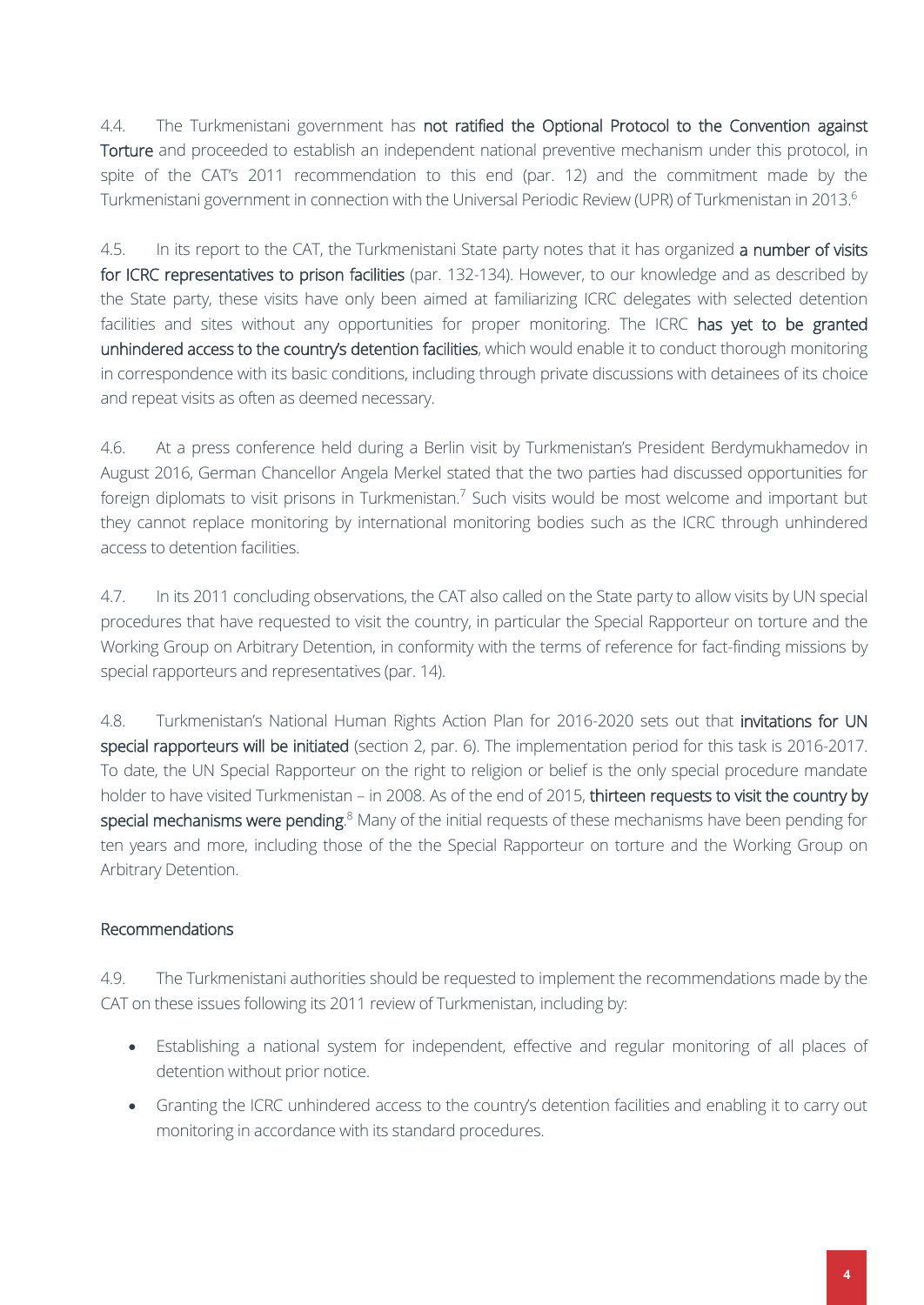Facilitating visits to the country by all UN special mechanisms that have requested to visit Turkmenistan, including the Special Rapporteur on torture and the Working Group on Arbitrary Detention, in conformity with their terms of reference.

### <span id="page-7-0"></span>**5. Independence of the judiciary, the right to a fair trial and the prohibition of enforced disappearances**

5.1. Following its 2011 review of Turkmenistan's compliance with the Convention against Torture, the CAT expressed concern about the independence and functioning of the country's judiciary, including the fact that responsibility for the appointment and promotion of judges rests with the president (par. 10). The Committee was also alarmed that a number of persons have been arrested and sentenced at closed trials without proper defence and imprisoned incommunicado and that the State party has failed to provide information about progress made in ascertaining their fate and whereabouts (par. 15).

5.2. Turkmenistan's new Constitution states that judges "are independent" and that "interference with the work of judges, by whichever side, shall be unacceptable and punishable by law" (article 98). However, at the same time, the Constitution provides that judges are "appointed and dismissed by the president", in spite of the concerns voiced by the CAT and other international human rights bodies about this arrangement. When commenting on the draft Constitution, the ODIHR also recommended that it be revised to specify the selection criteria for judges or set out broader principles regulating the appointment procedure, stressing that this would be essential in order to guarantee the independence and impartiality of judges and the judiciary (par. 94 of the ODIHR's comments on the draft Constitution). However, this recommendation was not implemented.

5.3. As previously, Turkmenistan's justice system lacks independence and transparency and is open to politically motivated abuse whereby individuals deemed inconvenient to the authorities are tried and convicted in closed, unfair trials. One recent example is that of freelance journalist Saparmamed Nepeskuliev, who was sentenced to three years in prison last year:

• Saparmamed Nepeskuliev went missing in the city of Avaza in July 2015 in a connection with a trip he undertook for his journalist work. Only several weeks later did his family find out that he was being held incommunicado by law enforcement authorities on spurious narcotics possession charges.<sup>9</sup> At the end of August 2015, Nepeskuliev was sentenced to three years in prison in a closed trial at a Turkmenbashi court that his family learned about only afterwards.<sup>10</sup> International human rights organizations have expressed serious concerns about the health and safety of Nepeskuliev in the absence of information about him following his imprisonment.<sup>11</sup> When asked about this case at an OSCE meeting in September 2015, a representative of the Turkmenistani government insisted that Nepeskuliev "is not a journalist" and declined to provide any additional information.<sup>12</sup> In an opinion adopted at its November-December 2015 session, the UN Working Group on Arbitrary Detention concluded that Nepeskuliev has been arbitrarily detained in contravention of articles 9, 14 and 19 of the ICCPR and called on the Turkmenistani State party to release him and grant him compensation.<sup>13</sup>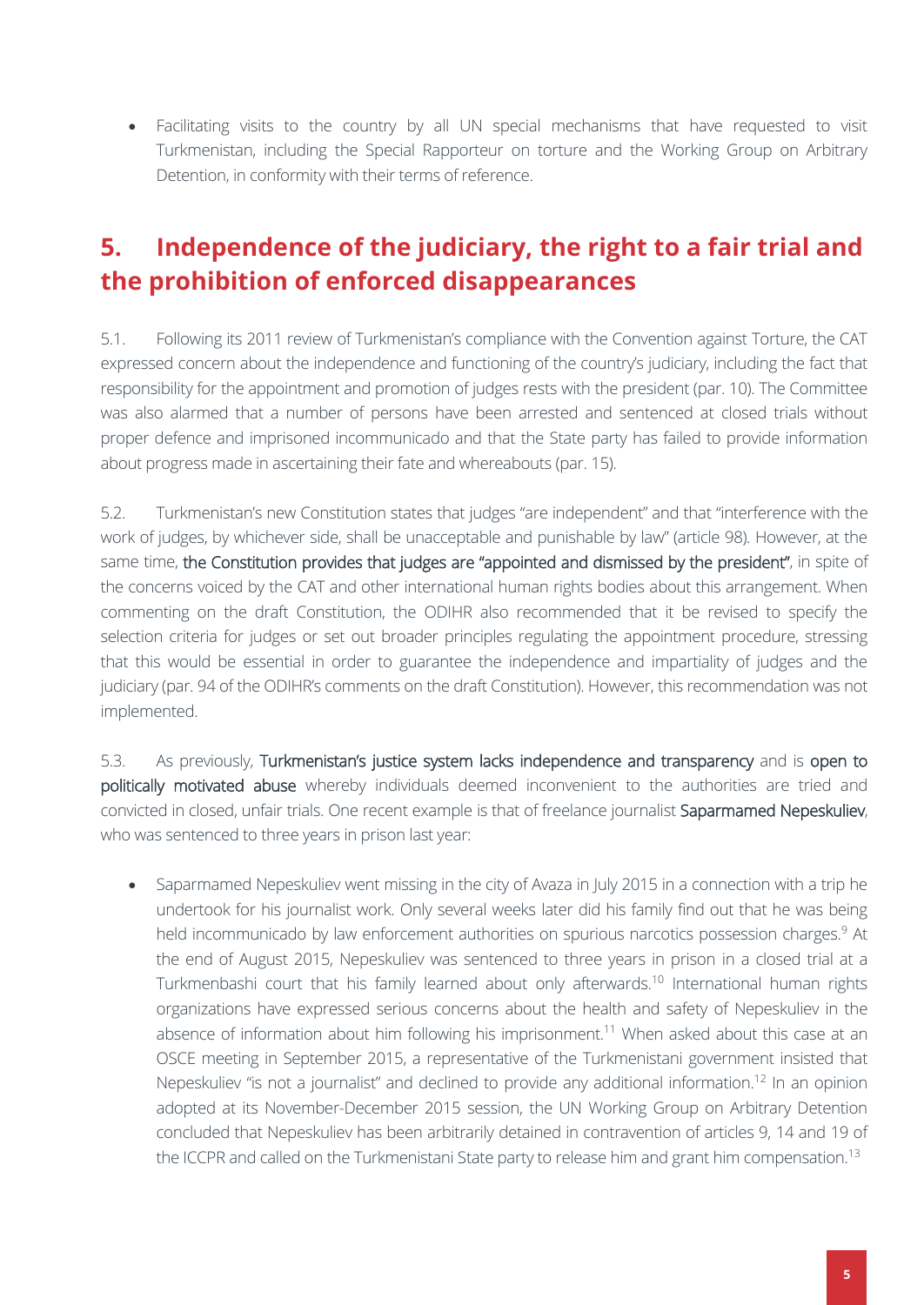5.4. As previously, the Turkmenistani authorities have failed to provide information about dozens of individuals imprisoned following secret, unfair trials who have disappeared in prison. Family members have often not received any information about these prisoners for years and do not know whether they are still alive. In a 2016 report, the International Prove They are Alive campaign – an NGO initiative that focuses on addressing the issue of disappearances in Turkmenistan - listed close to 90 individuals who have disappeared in national prisons.<sup>14</sup>

5.5. In its 2011 concluding observations, the CAT mentioned in particular the lack of information about those convicted after the alleged 2002 assassination attempt on late President Saparmurat Niyazov, including Boris Shikhmuradov and Batyr Berdyev, as well as the cases of Gulgeldy Annaniazov and Ovezgeldy Ataev (par. 15).

5.6. The fate of Boris Shikhmuradov, Batyr Berdyev and others imprisoned after the alleged assassination attempt on the former president remains unknown. In a decision issued in October 2014 in response to an individual complaint submitted on the case of Boris Shikhmuradov,<sup>15</sup> the UN Human Rights Committee found that his rights to life, freedom from torture, liberty and security and a fair trial had been violated under the ICCPR. It also found a violation of the right of his wife, Tatiana Shikhmuradova not to be subjected to torture and ill-treatment in view of the anguish and distress caused by the incommunicado detention and disappearance of her husband. The Human Rights Committee requested the Turkmenistani authorities to release Shikhmuradov if he is still being detained or hand over his remains in the event that he has died, as well as to prosecute and punish those responsible for the violations committed. This has not happened.

5.7. There has also been no reliable information from the side of the authorities about the fate of opponent Gulgeldy Annaniazov<sup>16</sup>, who was sentenced to 11 years in prison on charges of illegally crossing the border when returning to Turkmenistan from exile in 2008. The UN Working Group on Arbitrary Detention has declared his detention unlawful and called for his release.<sup>17</sup>

5.8. During the UN Human Rights Committee's review of Turkmenistan in March 2012, the head of the Turkmenistani government delegation stated that former Turkmen Parliament Speaker Ovezgeldy Ataev and his wife - both of whom were imprisoned in 2007 - had been released.<sup>18</sup> He did not specify when this had happened or what were the circumstances of the releases.

#### Recommendations

5.9. The Turkmenistani authorities should be requested to:

- As called for by the CAT in its 2011 concluding observations, establish and ensure the independence and impartiality of the judiciary in the performance of duties in conformity with international standards, notably the Basic Principles on the Independence of the Judiciary.
- Ensure that the justice system is not abused to hand down politically motivated sentences in trials held in violation of international due process and fair trial standards.
- Put an end to incommunicado detention and enforced disappearances; provide information about all those who have disappeared in prison and release them or hand over their remains to relatives in the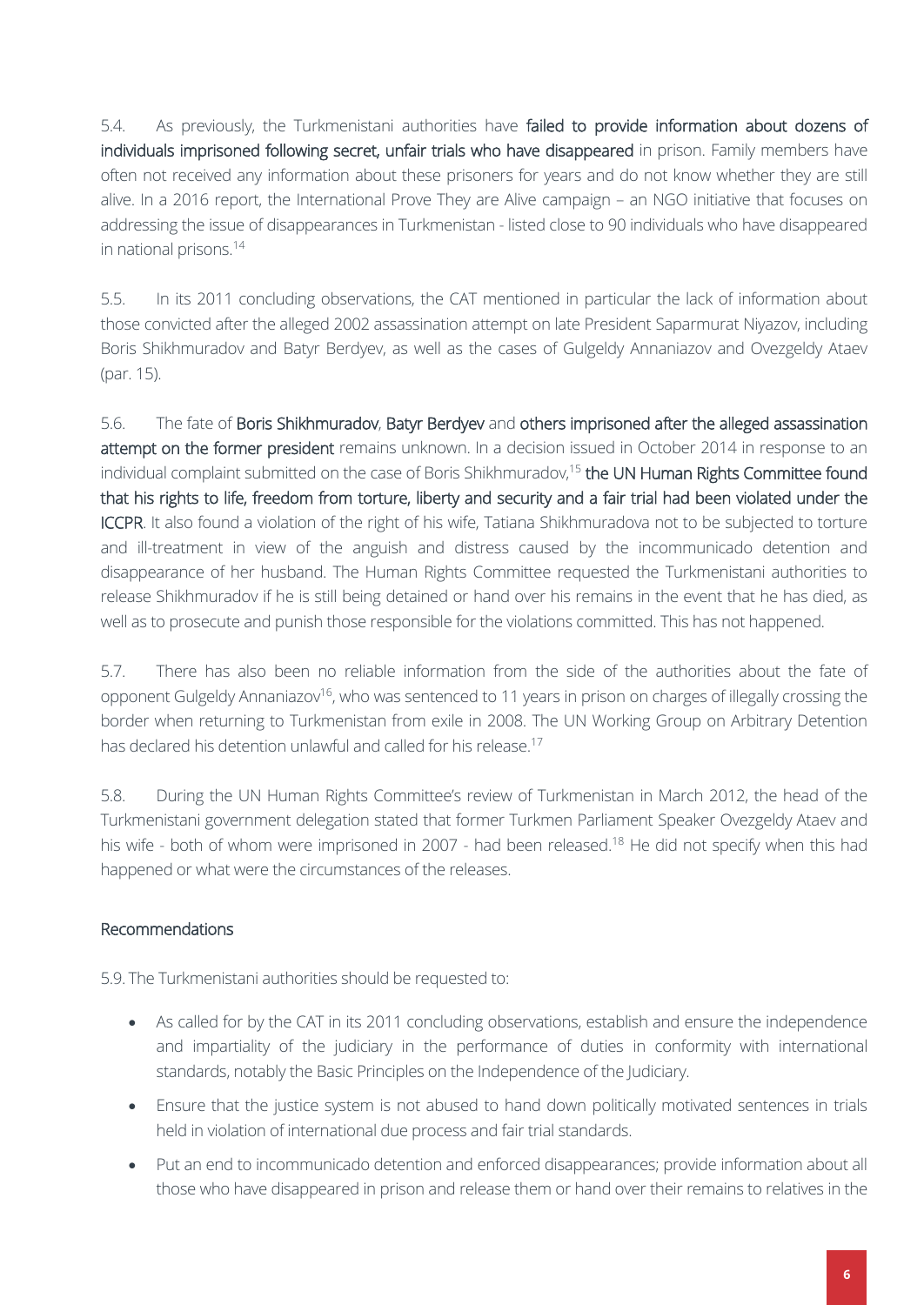event that they have died; and prosecute and punish those responsible for human rights violations perpetrated against victims of disappearances.

 Comply with the decisions of UN human rights bodies issued in the individual cases mentioned above.

# <span id="page-9-0"></span>**6. The right of civil society representatives to freedom from persecution**

6.1. In its 2011 concluding observations, the CAT noted with concern "numerous and consistent allegations of serious acts of intimidation, reprisals and threats against human rights defenders, journalists and their relatives, as well as the lack of information provided on any investigations into such allegations" (par 13). The Committee highlighted in particular its concerns about threats against TIHR Chair Farid Tuhbatullin and attacks against the website of his organization, while noting an oral assurance given by the Turkmenistani State party's representative that he will not be intimidated or threatened by the Turkmenistani government or its agents.

6.2. The civil society environment in Turkmenistan remains highly repressive. The few local journalists who contribute to foreign media, in particular the Prague-based Turkmenistani service of Radio Free Europe/Radio Liberty (Radio *Azatlyk*), civil society activists and others who challenge government policies are highly vulnerable to persecution, including surveillance, intimidation, arbitrary restrictions on travel abroad and arrest and imprisonment on trumped-up charges. Critical voices who have fled Turkmenistan and now live in exile, as well as their family members back in Turkmenistan have been subjected to growing pressure.

6.3. TIHR's Austria-based Chair Farid Tuhbatullin has recently faced renewed intimidation in connection with TIHR's independent and critical reporting on human rights developments in Turkmenistan. In late 2015, he learned about serious threats against his person. TIHR's website, chrono-tm.org has repeatedly been the target of attacks that the organization suspects have been orchestrated by Turkmenistani security services. A December 2012 attack brought TIHR's website offline for a month. In connection with this attack, material insulting and intimidating Farid Tubhatullin and his family members were also posted on the site. The attack took place shortly after TIHR published a story about two students who died after contradicting pneumonia when they were forced to participate in prolonged rehearsals for official holiday celebrations, dressed in light clothes despite chilly weather.

6.4. These are a number of other recent cases that illustrate the pattern of persecution against journalists, civil society activists and government critics – both in- and outside the country:

 Saparmamed Nepeskuliev, a freelance journalist who has been working with Radio *Azatlyk* and the Netherlands-based Alternative Turkmenistan News and who has written on issues such as corruption, problems in the health care system and water shortages, was sentenced to three years in prison in August 2015 on spurious narcotics possession charges. There are serious concerns about his health and safety given the lack of information about him. (For more details, see the section on the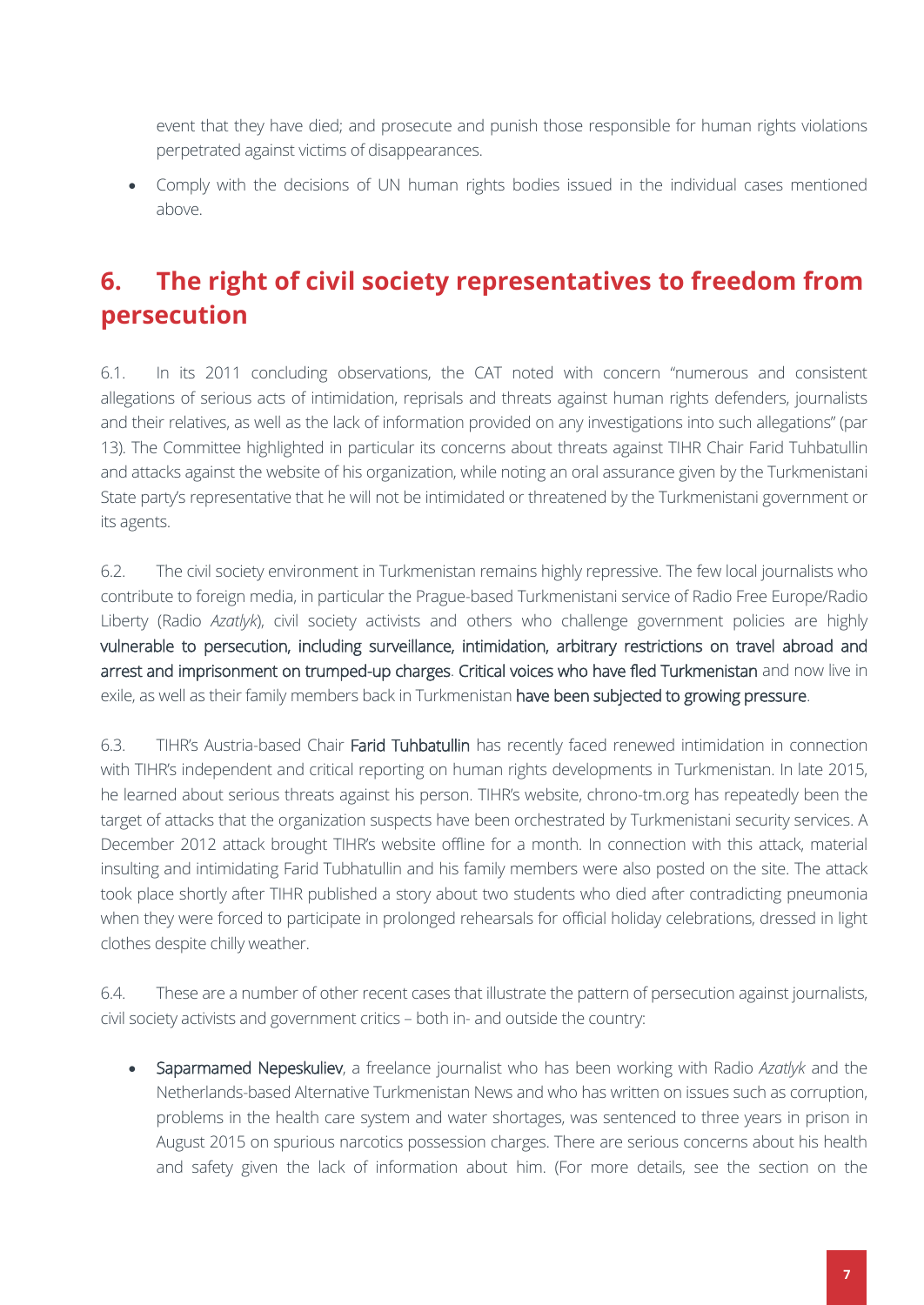independence of the judiciary, the right to a fair trial and the prohibition of enforced disappearances above).

- Former independent journalist Chary Annamuradov, who obtained refugee status after fleeing Turkmenistan sixteen years ago and now lives in Sweden, was arrested in Minsk (Belarus) in mid-July 2016 at the request of Turkmenistani authorities. Thanks to international interventions on his behalf, he was released in mid-September and able to return to Sweden, thus avoiding extradition to Turkmenistan where he would have been at great danger. In October 2016, Human Rights Watch learned that Chary Annamuradov's brother, Altymurad Annamuradov had died on 4 September 2016, four days after being kidnapped from his home in Turkmenistan by unknown men. Before he died, he was deposited in a weak state near his home. He told his relatives that he had been questioned about his brother and brutally beaten and humiliated by his kidnappers.<sup>19</sup>
- Former Turkmen political prisoner Akmuhammet Baihanov, who resides in Russia, was reportedly attacked by unidentified individuals in a city close to Moscow on 18 August 2016. Baihanov noted that the perpetrators, who ran off after he managed to use pepper spray against them, were speaking in Russian and Turkmen. He believed that this was an attempt to abduct him and bring him back to Turkmenistan. In July 2016, Baihanov published a book about his time in the notorious Turkmenistani high-security prison Ovadan Depe, where many political prisoners are believed to have been held.<sup>20</sup>
- Geldy Kyarizov, an internationally acclaimed horse-breeding expert who fell out of favour with the Turkmenistani government over a decade ago, was imprisoned on charges considered to be politically motivated in 2002-2007 after being accused of having links to the exiled opposition. He has witnessed about the harsh treatment to which he and other prisoners were subjected at the highsecurity prison *Ovadan Depe*, including by being deprived all contacts with the outside world, basically being starved (resulting in that he lost some 40 kilograms in five months) and being denied adequate medical assistance.<sup>21</sup> Following his release, he continued to be subjected to pressure and was prohibited from travelling abroad until he finally was allowed to leave the country in September 2015, in what appeared to be the result of international pressure. However, even abroad, he has been subjected to intimidation.<sup>22</sup>
- In June 2015, Osmankuly Hallyev, a Radio *Azatlyk* correspondent, resigned from his job, citing an unprecedented campaign of intimidation. Hallyev said that he had been interrogated by antiterrorism officials, pressed to disclose his sources, publicly denounced, and threatened with criminal charges of harming the country's reputation if he did not renounce his cooperation with the RFE/RL.<sup>23</sup>
- Former government minister Geldimurat Nurmuhammedov was arrested and forcibly held in a drug treatment clinic in October 2012-July 2013. This happened after he openly criticized the political situation in the country and sought to register an initiative group to nominate candidates for the December 2013 parliamentary elections.<sup>24</sup>
- Radio *Azatlyk* journalist Rovshen Yazmuhamedov was detained without explanation for two weeks in May 2013 after publishing several articles that generated active discussion on the service's website.<sup>25</sup>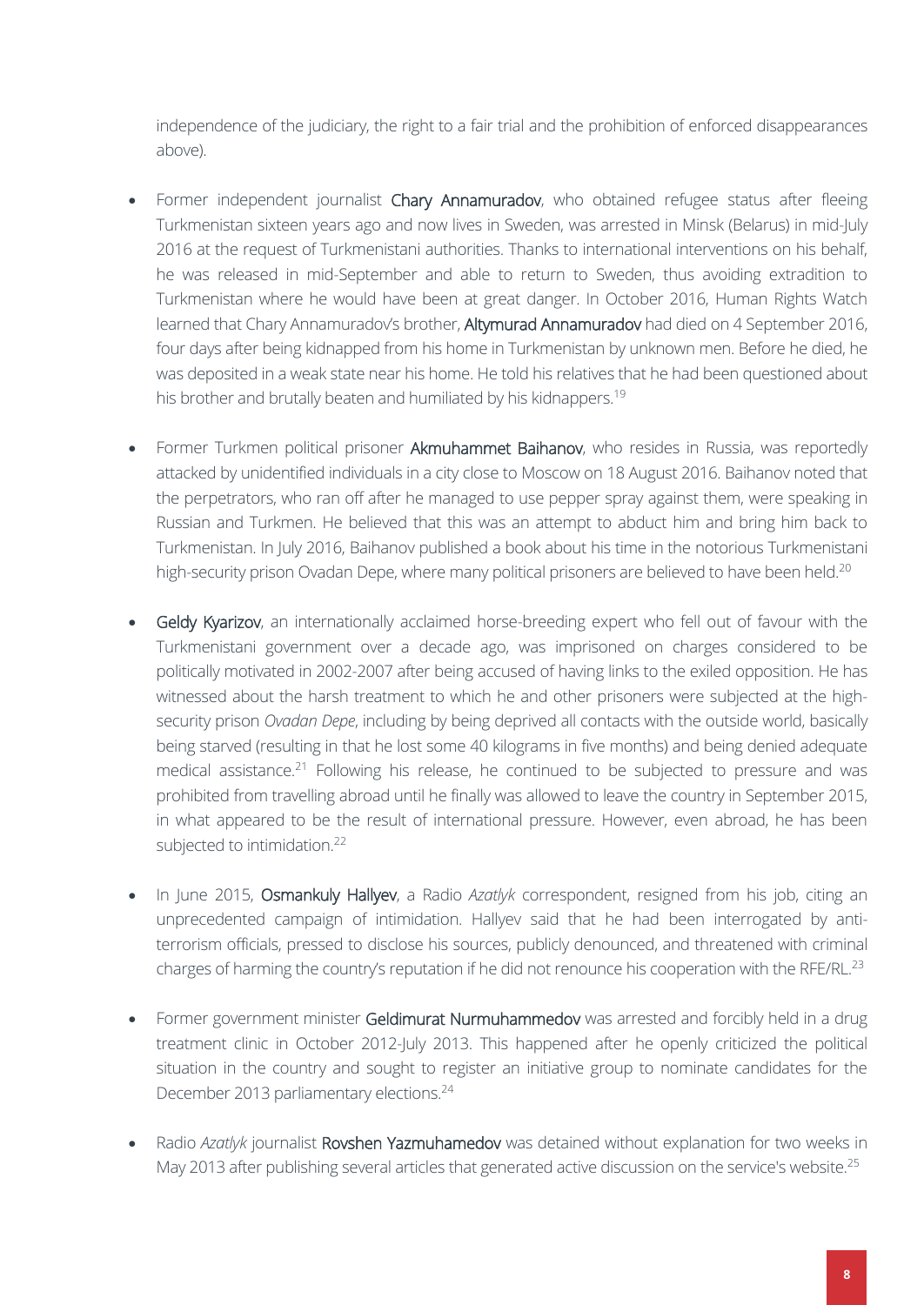#### Recommendations

6.5. The Turkmenistani authorities should be requested to:

- Put an end to the persecution of independent journalists, civil society activists and other critical voices, including those who live in exile and their family members who are still in Turkmenistan.
- Carry out prompt, impartial and thorough investigations into all cases of persecution, including the cases described above and hold the perpetrators accountable.

### <span id="page-11-0"></span>**7. Prohibition of forced evictions**

7.1. It is of serious concern that the Turkmenistani authorities have carried out forced evictions of residents without granting those affected adequate advance notice and opportunities to legally challenge such decisions prior to their execution and without promptly providing them with adequate alternative accommodation or compensation.

7.2. TIHR has learned about an increasing number of evictions that appear to be related to construction projects implemented ahead of the Asian Indoor Games – a major international sports event -- to be held in the capital Ashgabat in September 2017. Starting in spring 2015, authorities carried out mass evictions and demolitions of cottages claimed to have been illegally constructed in holiday villages close to Ashgabat, such as the Shoganly and Chor villages without due advance notice or process. These measures have also affected people residing in the cottages on an ongoing basis, including those who have re-settled there after selling incity housing, as well as families who have come to the capital in search of jobs.

7.3. House demolitions and forced evictions have similarly been carried out in residential districts in the capital. For example, in November 2015, the inhabitants of several apartment buildings located in the Bagtiyarlyk district were given only a few days' notice to pack up their belongings and leave before these houses were demolished. One resident with whom TIHR's monitors spoke said that some of those evicted had been told to "stay with relatives" or "rent housing" until they could be provided alternative accommodation<sup>26</sup>

7.4. According to TIHR's information, evicted residents are often promised alternative accommodation only in a few years' time. This has resulted in that evicted families in some cases have been forced to stay in makeshift facilities for extended periods of time. For example, in mid-2014, TIHR reported about over 300 families living in barracks in deplorable conditions at the outskirts of Ashgabat after their houses were demolished.<sup>27</sup>

#### Recommendations:

7.5. The Turkmenistani authorities should be requested to: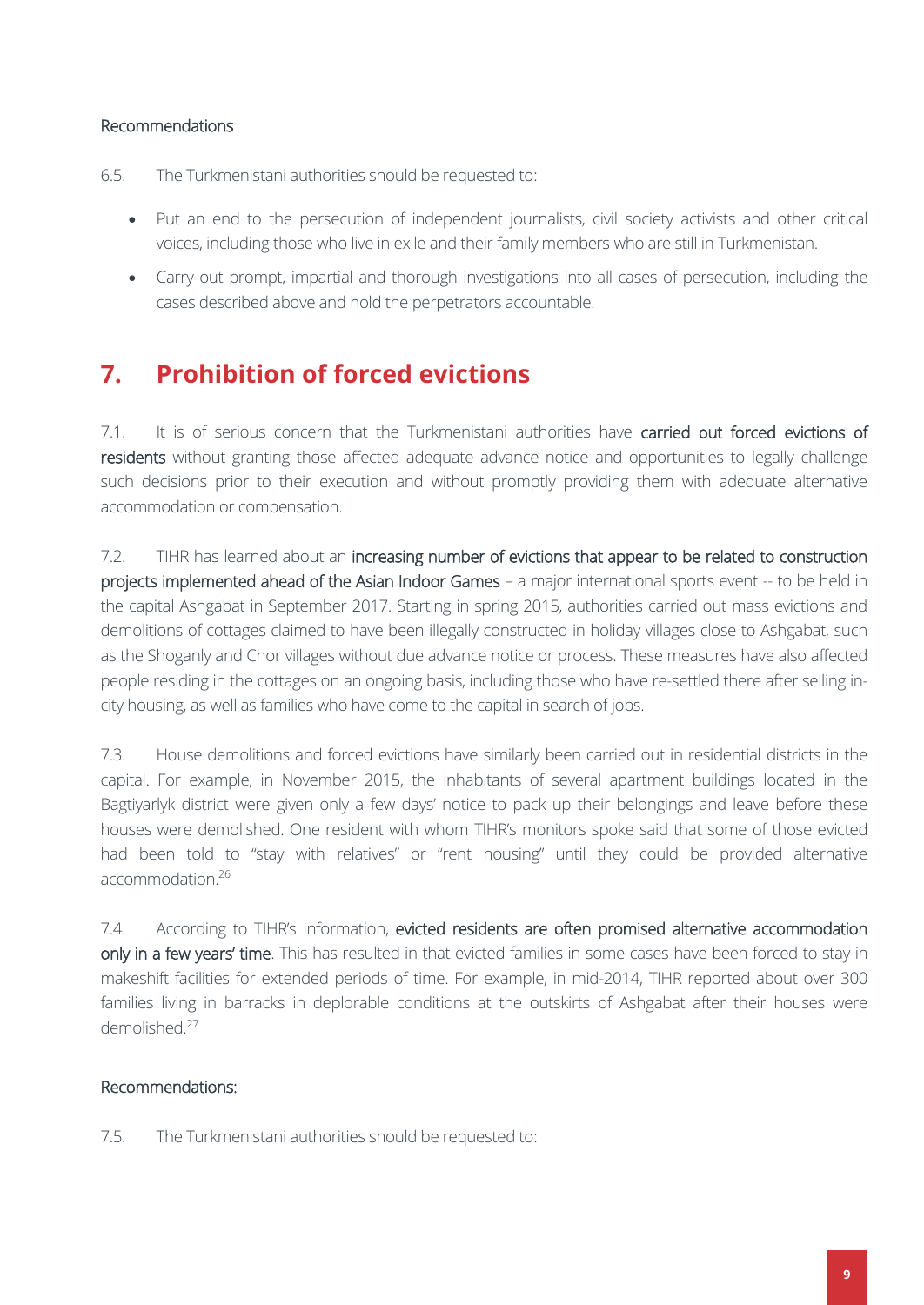- Carry out any evictions in full accordance with due process requirements and promptly grant those affected appropriate, alternative accommodation or other adequate compensation.
- Provide detailed information about measures taken to safeguard the rights of individuals and families who have been forcibly evicted during the preparations for the 2017 Asian Indoor Games to be held in Ashgabat.